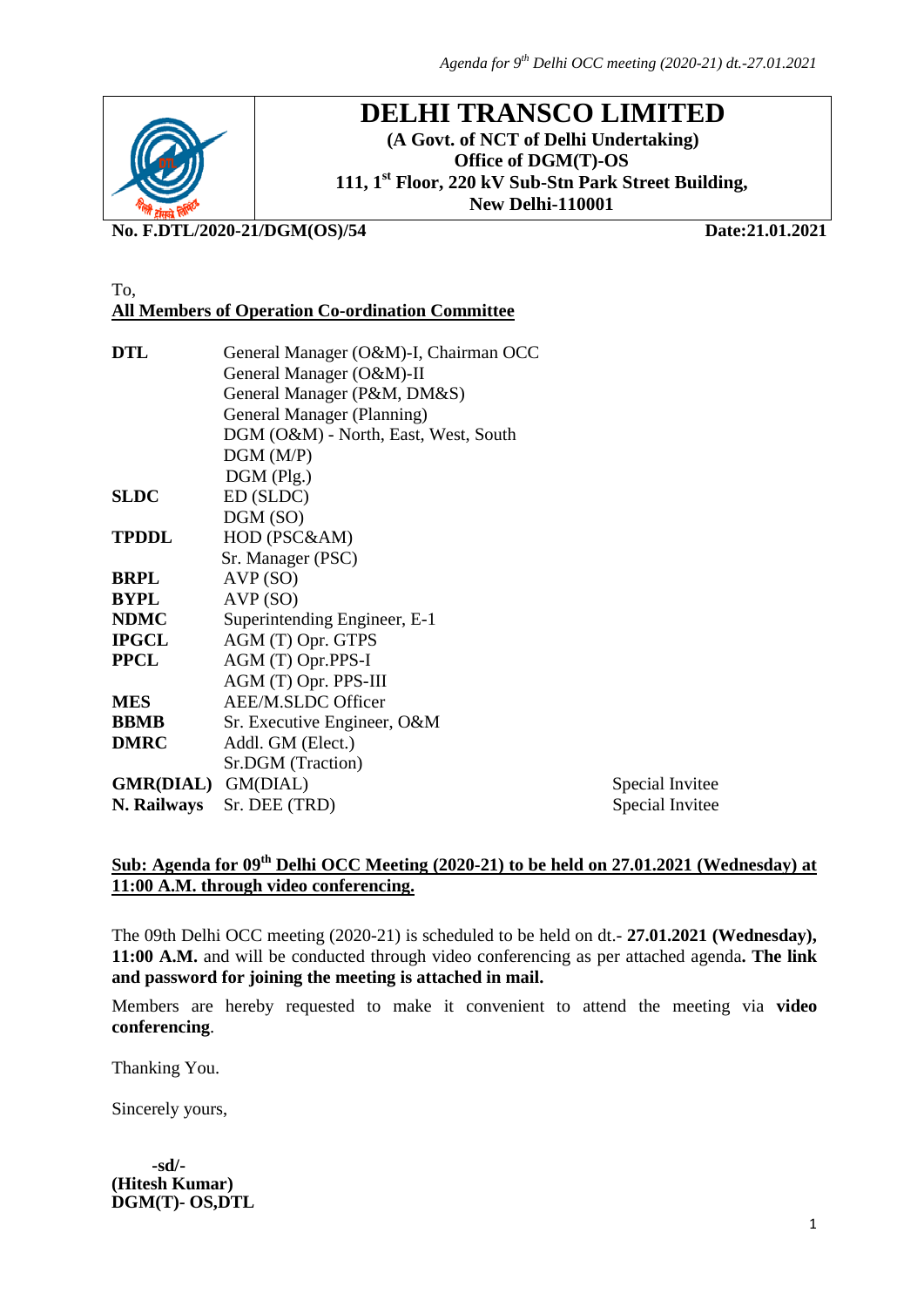# **DELHI TRANSCO LIMITED**

(Regd. Office: Shakti Sadan, Kotla Road, New Delhi-110002)

#### **AGENDA FOR DELHI OCC MEETING NO. 09/2020-21**

| Date         | $\mathbf{r}$ | 27.01.2021                            |
|--------------|--------------|---------------------------------------|
| <b>Time</b>  | $\mathbf{r}$ | 11:00 AM                              |
| <b>Venue</b> | $\mathbf{L}$ | Via Video conferencing                |
|              |              | In O/o-GM(O&M)-I, Delhi Transco Ltd., |
|              |              | 220 kV Sub-Stn Park Street Building,  |
|              |              | New Delhi-110001                      |

# **1. Confirmation of minutes of 08th Delhi OCC meeting (2020-21) held on dated 29.12.2020.**

The 08th Delhi OCC meeting (2020-21) was held on 29.12.2020 through video conferencing in accordance with the agenda circulated vide letter dt: 22.12.2020. Minutes of the aforesaid OCC meeting were issued on 11.01.2021 and the same was also uploaded on DTL website.

# **DTL Agenda:**

### **2. Proposed planned shutdowns of DTL for the month of February-2021.**

DTL proposed planned shutdowns for the month of February-2021 (Annexure-I).

#### **(OCC may deliberate)**

### **3. Survival of Local Island at GTPS/ Pragati.**

During 20th GCC meeting as per MoM at S.No. 2.4 (9.12) following was discussed:-

"BYPL representative raised the issue of survival and subsequent synchronizing of local islanding at GT/ Pragati.

GCC advised DTL to carry out a joint visit with Discoms and IPGCL/ PPCL to analyze the requirements for sustaining Local Island at GT station". -

The matter was deliberated in the 12th (2018-19) Delhi OCC meeting held on 28.03.2019 and a committee comprising of following members was constituted for carrying out the above desired work at Pragati:-

(i) Sh. Satyendra Prakash, AGM(Elect./C&I), PPS-I, PPCL.

- (ii) Sh. B.L. Gujar, DGM (Prot.), DTL.
- (iii) Sh. Bharat Tiwari, MGR(OS), DTL
- (iv) Sh. Deepak Kumar, AM(T)-Pragati, DTL.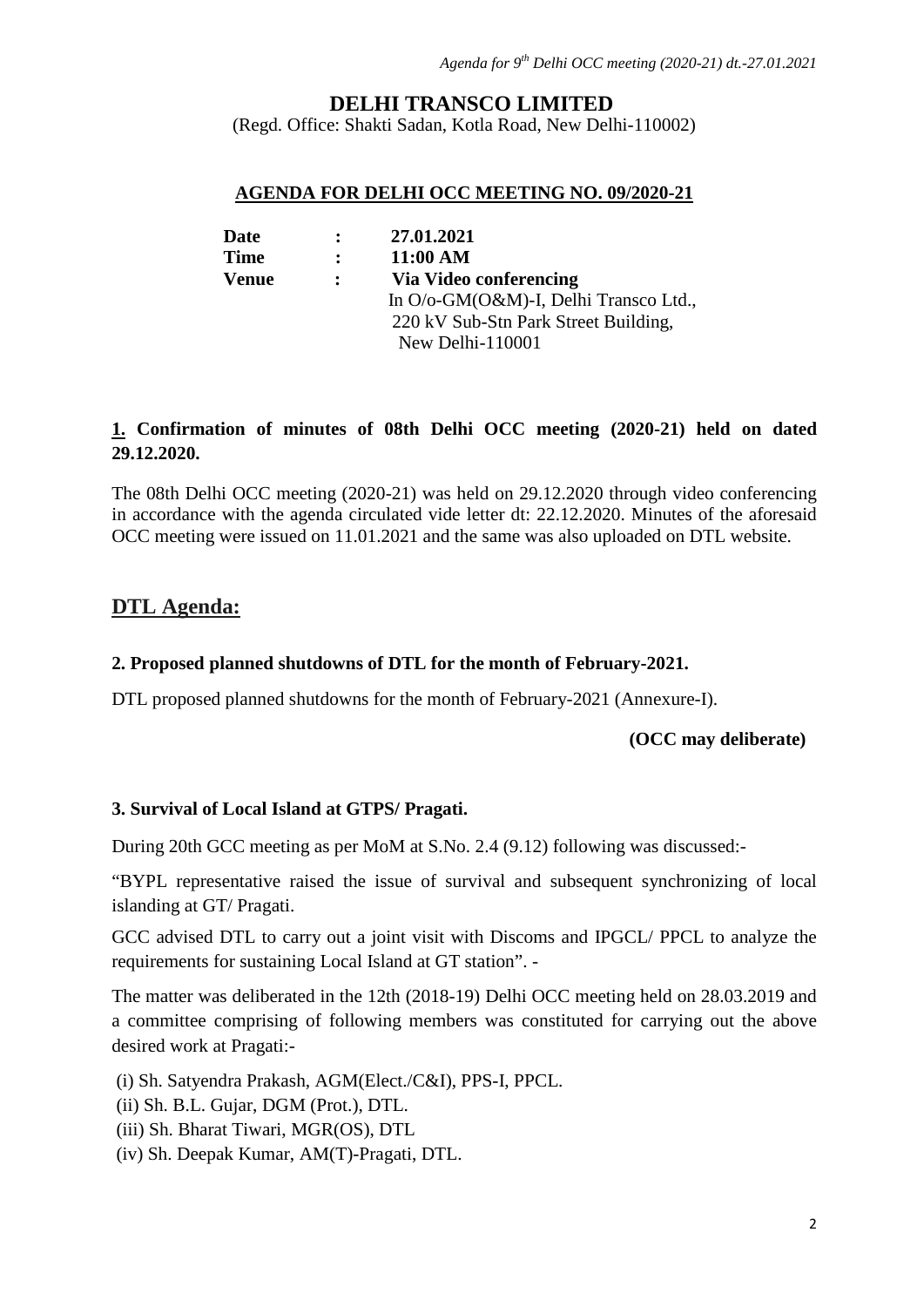SLDC is of the view that, the above work must be completed within specific timeline considering the importance of work and a long pending issue in Delhi OCC Forum.

During  $8<sup>th</sup> OCC$  meeting dt:29.12.20, DTL/Pragati & PPCL informed that the control wiring works are under progress at both ends  $\&$  expected to be completed by  $1<sup>st</sup>$  week of Jan-2021.

# **DTL/Pragati & PPCL informed that, to provide control at PPCL end the wiring works at DTL & PPCL ends have been completed. The control scheme is ready for testing for survival of Local island at GTPS/ Pragati.**

## **(Committee may update status)**

# **BRPL Agenda:**

## **4. Erratic Scheduling by Wind Energy plants, leading to levy of addl. deviation penalty on DISCOMS**

Presently, the Scheduling of Wind and Solar generating stations are guided based on "Procedure for implementation of the framework on Forecasting, Scheduling and Imbalance Handling for Renewable Energy (RE) Generating Stations including Power Parks based on wind and solar at Inter-State level", notified by CERC on 3rd March 2017 wherein Clause 8.6 states that "The schedule by RE generators or lead generator or principal generator may be revised by giving advance notice to the concerned RLDC, as the case may be. Such revisions shall be effective from 4th time block, the first being the time-block in which notice was given. There may be one revision for each time slot of one and half hours starting from 00:00 hours of a particular day subject to maximum of 16 revisions during the day"

However, as per 6th Amendment to Indian Electricity Grid Code, notified by CERC on 12<sup>th</sup> Dec 2019 clause (18) of Regulation 6.5 of Part 6 of the Principal Regulations, has been substituted as under:

"Revision of declared capability by the ISGS(s) having two part tariff with capacity charge and energy charge and requisition by beneficiary (ies) for the remaining period of the day shall also be permitted with advance notice. Any revision in schedule made in odd time blocks shall become effective from 7th time block and any revision in schedule made in even time blocks shall become effective from 8th time block, counting the time block in which the request for revision has been received by the RLDCs to be the first one."

Also, the 2nd Amendment to Power Market Regulation notified by CERC on 12th Dec 2019, new Sub-clause (na) has been added after Sub-clause (n) of Clause (i) of Regulation 2 of the Principal Regulations, as under :-

"Gate Closure" in reference to Real-Time Market refers to the time after which the bids submitted to the Power Exchange cannot be modified for a specified delivery period."

Illustration of Gate Closure concept (given below) has been quoted by CERC in "Framework for Real time Market of Electricity" and also in "6th Amendment to Open Access in Interstate Transmission Regulations, 2008":-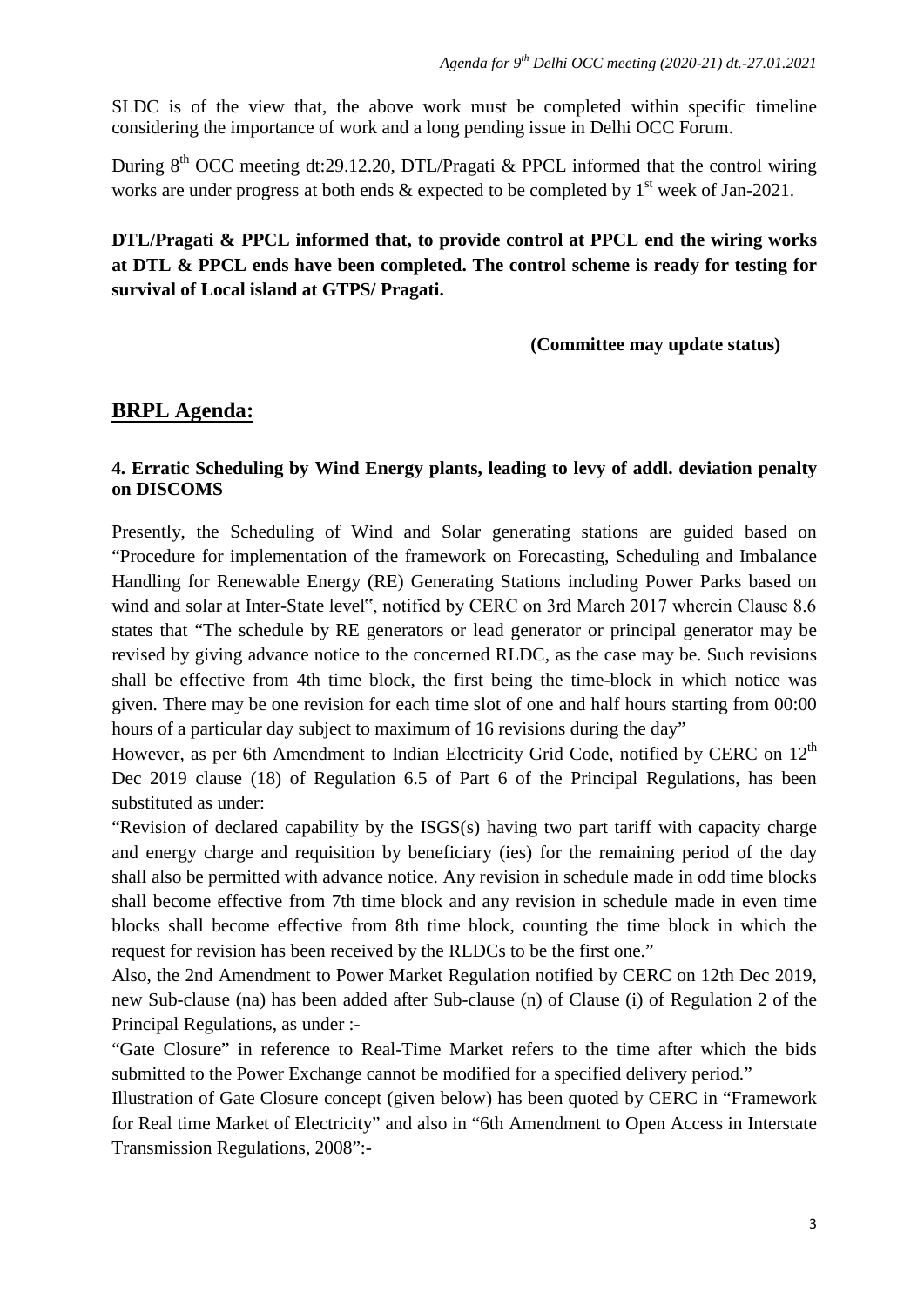| <b>RTM</b><br><b>Auction</b><br><b>Start Time</b>        | <b>RTM</b><br><b>Auction</b><br><b>End Time</b> | <b>RTM</b><br><b>Clearing</b><br><b>Interval</b><br>and<br>publicatio<br>n in the<br>website | Communica<br>tion of<br><b>Schedule to</b><br><b>NLDC/RLDC</b><br>s/SLDCs | <b>Final</b><br><b>Schedule</b><br><b>Preparation</b>       | <b>Preparation</b><br>time for<br>despatch                     | <b>Delivery</b><br><b>Period</b> |
|----------------------------------------------------------|-------------------------------------------------|----------------------------------------------------------------------------------------------|---------------------------------------------------------------------------|-------------------------------------------------------------|----------------------------------------------------------------|----------------------------------|
|                                                          |                                                 |                                                                                              | <b>Illustration - A</b>                                                   |                                                             |                                                                |                                  |
| 22:45<br><b>Hrs</b><br>(of<br>the<br>previous<br>day)    | 23:00 Hrs<br>the<br>(of<br>previous<br>day)     | $23:00$ Hrs $-$<br>23:15 Hrs<br>$($ of<br>the<br>previous<br>day)                            | $23:15$ Hrs $-$<br>23:30 Hrs<br>(of the<br>previous day)                  | $23:30$ Hrs $-$<br>23:45 Hrs<br>(of<br>the<br>previous day) | $23:45$ Hrs $-$<br>24:00 Hrs<br>$($ of<br>the<br>previous day) | 00:00:00<br>00:30:00             |
| 23:15<br><b>Hrs</b><br>$($ of<br>the<br>previous<br>day) | 23:30 Hrs<br>(of<br>the<br>previous<br>day)     | 23:30 Hrs -<br>23:45<br><b>Hrs</b><br>of<br>the<br>previous<br>day                           | $23:45$ Hrs $-$<br>00:00 Hrs (of<br>the previous<br>day)                  | $00:00$ Hrs $-$<br>00:15 Hrs                                | $00:15$ Hrs $-$<br>00:30 Hrs                                   | 00:30:00<br>01:00:00             |
| <b>Illustration - B</b>                                  |                                                 |                                                                                              |                                                                           |                                                             |                                                                |                                  |
| 07:45 Hrs                                                | 08:00 Hrs                                       | 08:00 Hrs -<br>08:15 Hrs)                                                                    | $08:15$ Hrs $-$<br>08:30 Hrs                                              | $08:30$ Hrs $-$<br>08:45 Hrs                                | $08:45$ Hrs $-$<br>09:00 Hrs                                   | 09:00:00<br>09:30:00             |
| <b>Illustration - C</b>                                  |                                                 |                                                                                              |                                                                           |                                                             |                                                                |                                  |
| 20:45Hrs                                                 | 21:00Hrs                                        | $21:00$ Hrs $-$<br>21:15 Hrs                                                                 | $21:15$ Hrs $-$<br>21:30 Hrs                                              | $21:30$ Hrs $-$<br>21:45 Hrs                                | 21:45<br>Hrs -<br>22:00 Hrs                                    | 22:00:00<br>22:30:00             |

Hence, any revision sent by DISCOM to correct its position as per its prevailing load or to change the sign of deviation, now is being implemented only from 7th/8th block depending on the slot in which the revision is sent or else through RTM as per timelines cited above. This has led to a situation wherein the schedule of Wind generating plants gets changed within 04 time blocks or in some cases even before that resulting in DISCOMS facing the heat of such instances because the DISCOMS are left with no time to place the bid in RTM or change their schedule by sending revision in other plants, hence, attracting DSM penalty due to erratic scheduling in real time. A compilation of similar instances where there is change in schedule of Wind plants without giving enough heads-up to BRPL is annexed as Annexure 1 for your kind reference.

We would like to draw your attention towards the fact that with consistent efforts to reduce carbon footprints and compliance of Renewable Purchase Obligation as per DERC/CERC extant regulation, BRPL has already signed PSA of around 1100 MW (Solar and Wind) which is expected to be on bar in next 1 to 2years.As on date, about 167 MW wind and 20 MW solar are on bar. In this scenario, the above mentioned case of drastic increase/decrease of wind energy plants will only add to plight of any DISCOM resulting in erratic scheduling and deviation from the schedule leading to violations of the grid code due to factors which are beyond the control of the DISCOM.

BRPL request that suitable changes need to be brought in the RE Forecasting and Scheduling regulation mentioned in the above that to allow Distribution companies to correct its schedule by tapping real time markets in order to avoid grid violations.

**(OCC may deliberate)**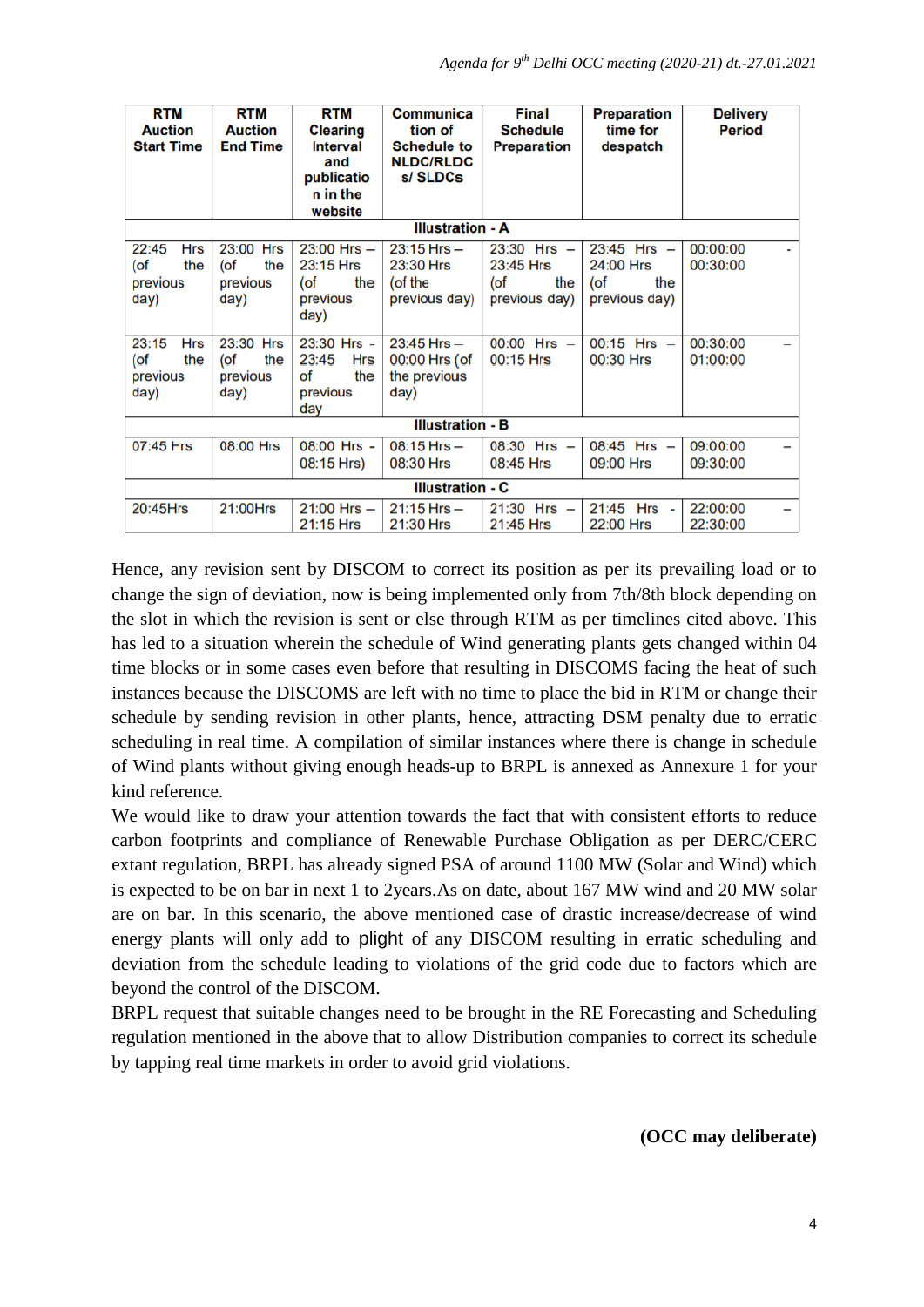# **PPCL Agenda:**

# **5. Restoration of Road Area excavated by DTL for laying of U/G 220 KV cable at PPS-I and clearance of DTL scrap material lying in premises of Pragati Power Station-I**

The main road was excavated for laying of U/G 220KV cables during Jan/Feb'2020 with the commitments to restore the road 'as it was basis' immediately after completion of project work but the same is not restored as per original.

It has already been informed o DTL that loose sand lying under this area causing chocking our GT inlet Filter media resulting premature replacement and financial losses. The condition of excavated area has worsen further after the rains where loose soil rammed down at both side of main gate of plant and other area making it accident prone and thus becomes a safety concerned .In spite of our several reminders through letters, mails & calls to all DTL project officials, nothing has moved yet. The same is yet to be restored as per civil standards.

Apart from this, following surplus and scrape material are lying under our premises even after commissioning of newly laid cables : Empty 220KV cable drums, 220KV cable drums, 220KV old cables, Mixed-waste: shuttering panels, cable insulation, wooden & metal scrap.

It is requested to DTL project to expedite and provide a fixed time frame for completion of above works.

## **(OCC may deliberate)**

## **6. Sharing of grid disturbance data with Pragati PPS-I**

The grid disturbance at 220 KV Pragati has became frequent and it's disrupting the generation at PPS-1. At many occasions, DTL has been requested to share the data of grid disturbance for analysis of tripping of generators at PPS-1 but no data been shared.

DTL is requested to share such data immediately on request of PPS-1 through SLDC.

Details of recent incidents are as below:

- **(i)** STG at 06.38 hrs on 07.12.2020 (loss of generation- 62 MW)
- **(ii)** GT-1 & STG at 16.49 hrs on 13.01.2021 (loss of generation- 150 MW)

**(OCC may deliberate)**